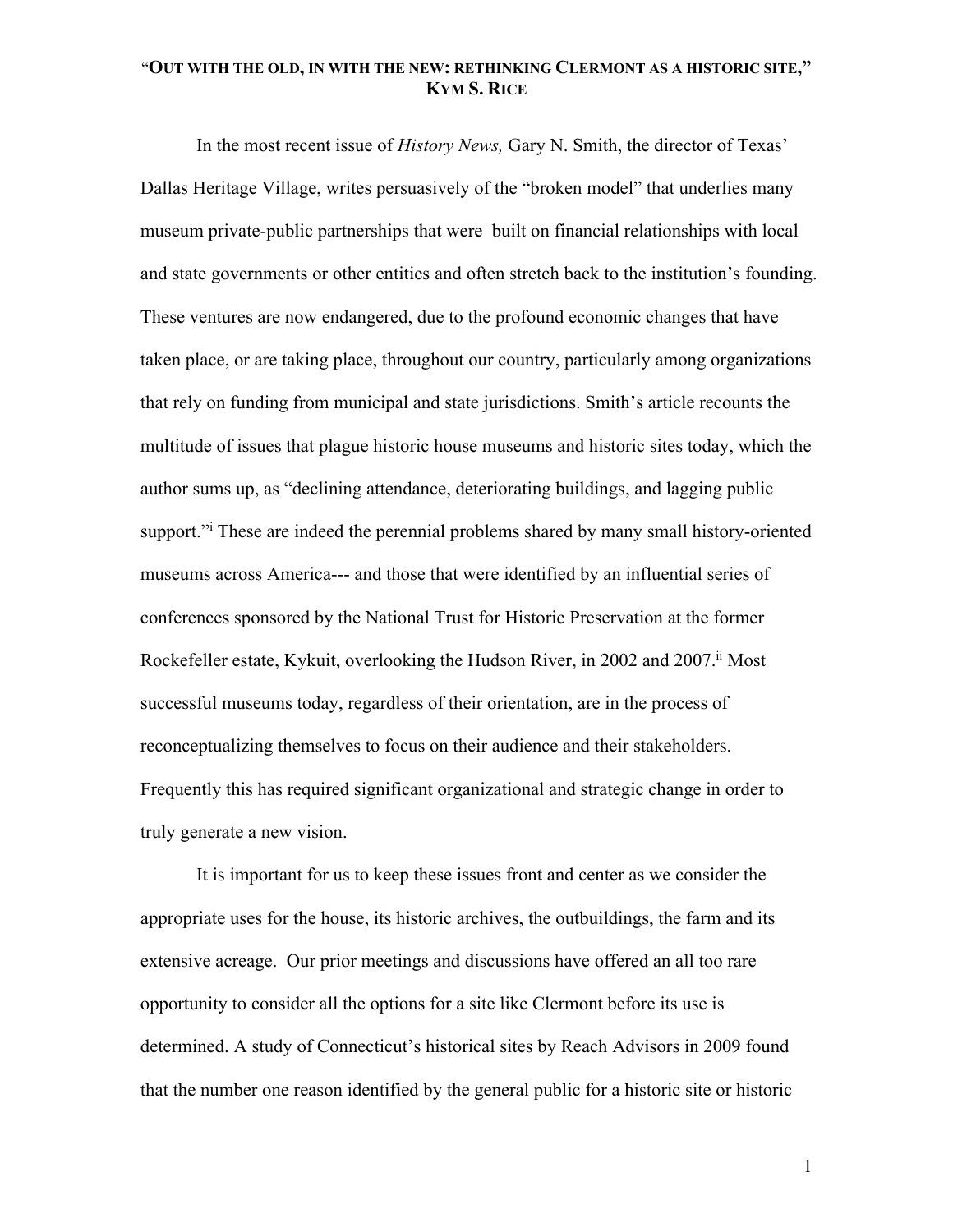house museum to exist is a compelling story.<sup>iii</sup> The emphasis on storytelling in museums today has something to do with our current wealth and celebrity-obsessed contemporary culture. This is what motivates visitors to visit successful historic sites like the Biltmore Estate in Ashville, North Carolina, and Elvis Presley's Graceland in Memphis. But even Biltmore and Graceland have to care about (and invest in) costly visitor services, improved interpretation and other site enhancements.

As one considers the various elements that make up Clermont's history, we need to think hard about how engaging and important its story would be to a group of visitors, whether community members or tourists to the Shenandoah Valley. As a way to consider different possibilities for interpretation, my paper surveys, although in no great depth, new successful models undertaken by other historic house museums and historic sites that the Trustees of Clermont and the Department of Historic Resources might adapt (or adapt parts of) for site in the future. As the Kykuit conference findings suggest, "Innovation, experimentation, and collaboration …are essential to achieving historical site sustainability on a broad scale."iv

More than half the 19,000 institutions in the United States that today identify themselves as museums, are categorized as history museums. The predominant number of these are historic houses or historic sites, although only a small percentage are accredited by the national American Association of Museums. The Pew Charitable Trust recently estimated there are more than four historic sites/historic house museums for every county in the United States. A 1988 survey by the National Trust documented that some 70% of these museums are in rural areas or in locations with populations of less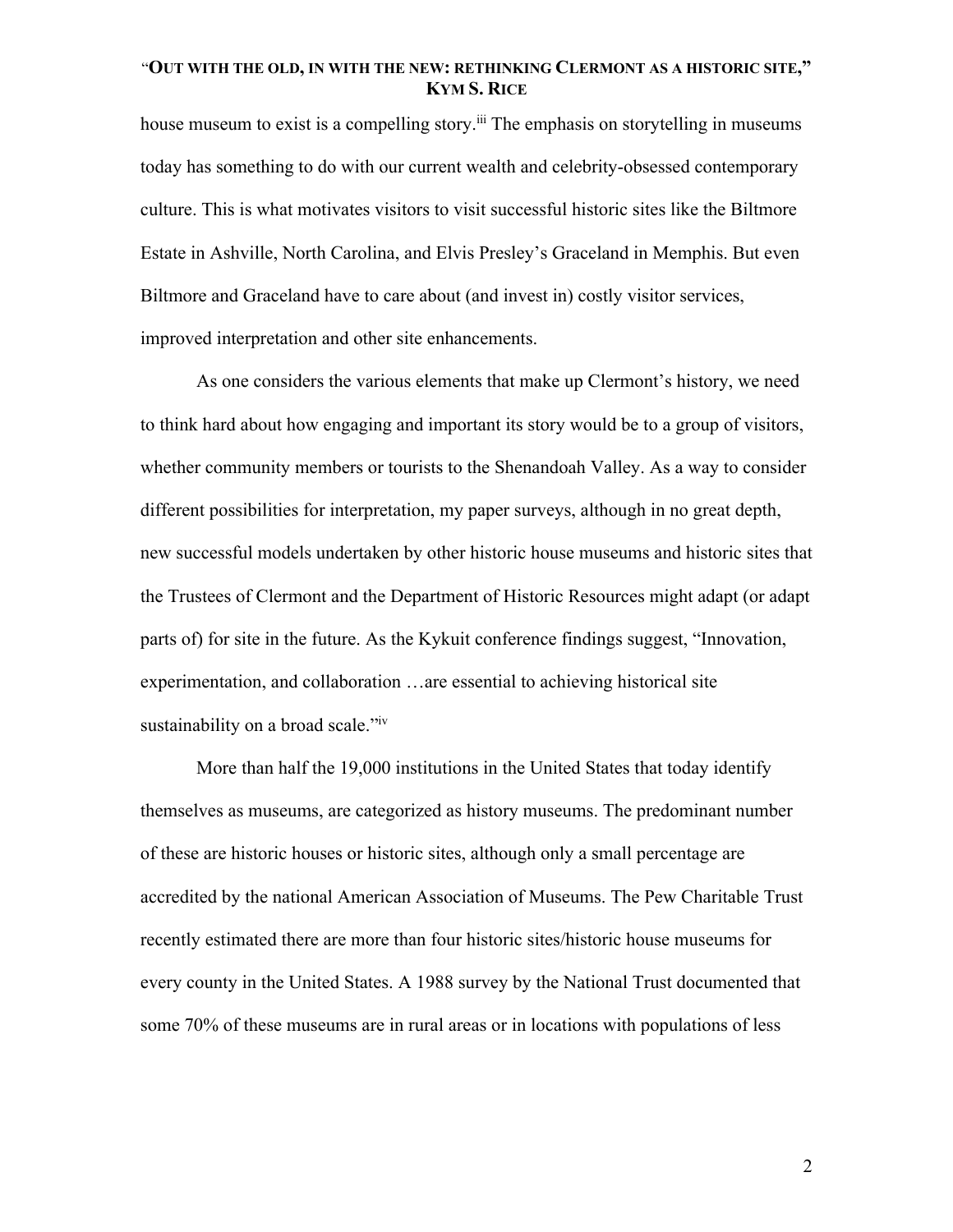than 50,000 people. Bottom line, they are not reachable by public transportation or are located in communities not large enough to sustain them. $v$ 

The American predilection to save these places is well-known. It stretches back to the early and mid 19th-century, epitomized most famously by Ann Pamela Cunningham and her creation of the Mount Vernon Ladies Association in 1854 to rescue George Washington's estate, Mount Vernon. By modern times, Americans were conserving much more than just the domestic residences of "Great Men." We have preserved everything conceivable--- from the famous native Pueblo Indian remains at Chaco Canyon to the textile mill complex in Lowell, Massachusetts representing the industrial revolution to Civil War battle fields to many local town landmarks. Much of what we have saved is entirely worthy of our attention and concern. It is interesting though to consider that many history museums throughout America actually have recent roots. A significant percentage were created since the Bicentennial of the American Revolution in 1976. And new museums are born all the time. Witness the creation of Patsy Cline's Historic House in Winchester by "Celebrating Patsy Cline, Inc., a nonprofit corporation committed to preserve and perpetuate the legacy of Patsy Cline and her music." As of January, 2011, this organization has raised \$100,000 to begin the restoration of the home where Patsy Cline lived for nine years and began her early career.<sup>vi</sup>

Yet despite this growth, many new historic house museums or historic sites have not been successful, either in drawing a sustained audience or maintaining financial solvency. Let me quote directly from Smith's *History News* article:

…despite the bleak outlook for many existing historical houses and villages, new ones continue to be formed, often using this same business model that has already proven to be problematic for other historic properties. Many community leaders, civic employees, and preservation advocates are seemingly disconnected from the larger history museum field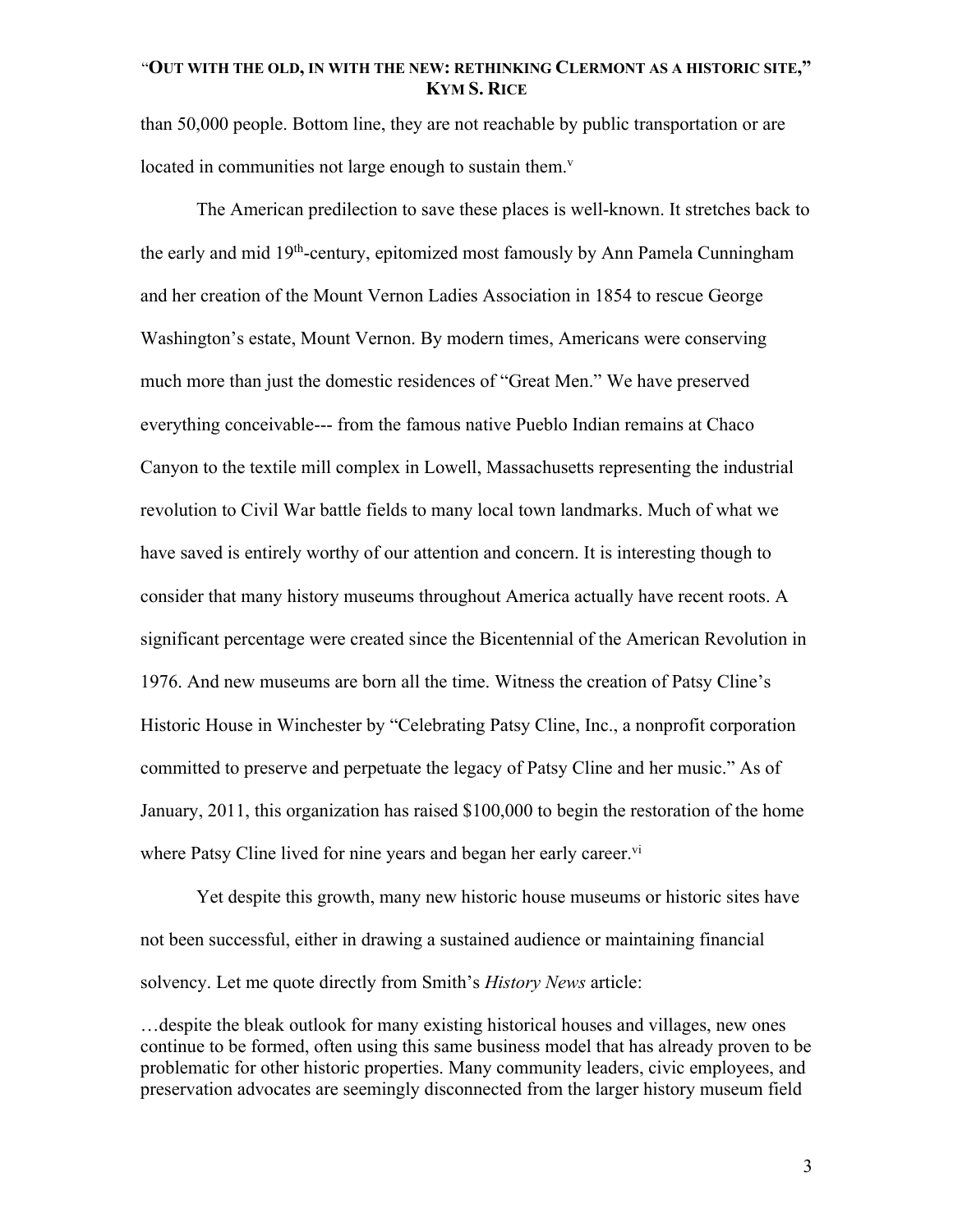and unaware of the long-term financial implications of saving a historic structure and converting it into a public property. Once a property is restored and open to the public, they think their work is done, and this outlook sets in motion a cycle that inevitably leads to decline.<sup>vii</sup>

Although there is no evidence that this will happen to Clermont, the site cannot go in this direction. Whatever course is ultimately decided upon for the property, it must be influenced and guided by the new realities that historic houses and sites are grappling with today.

Some museums have chosen to close or divest themselves entirely of their costly properties. In 2003, facing decreasing revenues that reflected lower overall attendance, the Colonial Williamsburg Foundation shocked many in the preservation and museum community when they closed their property located 12 miles outside of the historic area, Carter's Grove, and announced their intention to sell it, which they did in 2008 for almost 16 million dollars to a dot.com millionaire. In spite of a significant investment by Colonia Williamsburg in the property over time, including Colonial Revival interpretation complete with extensive garden, a visitor's center that featured exhibits, a 25 minute film, and a shop, a reconstructed slave quarter that was well regarded by many historians, an archaeology museum, a carriage ride program, and a series of significant archaeological investigations that resulted in the recreation of  $17<sup>th</sup>$ -century site, Wolstenholme at Martin's Hundred. Despite all this effort and cost, Carter's Grove failed to attract enough visitors to break even. Observers, particularly Marian Godfrey at the Pew Charitable Trust, praised Colonial Williamsburg for using the money from the sale of Carter's Grove to expand its educational programming in a time when resources to support such programming is down. viii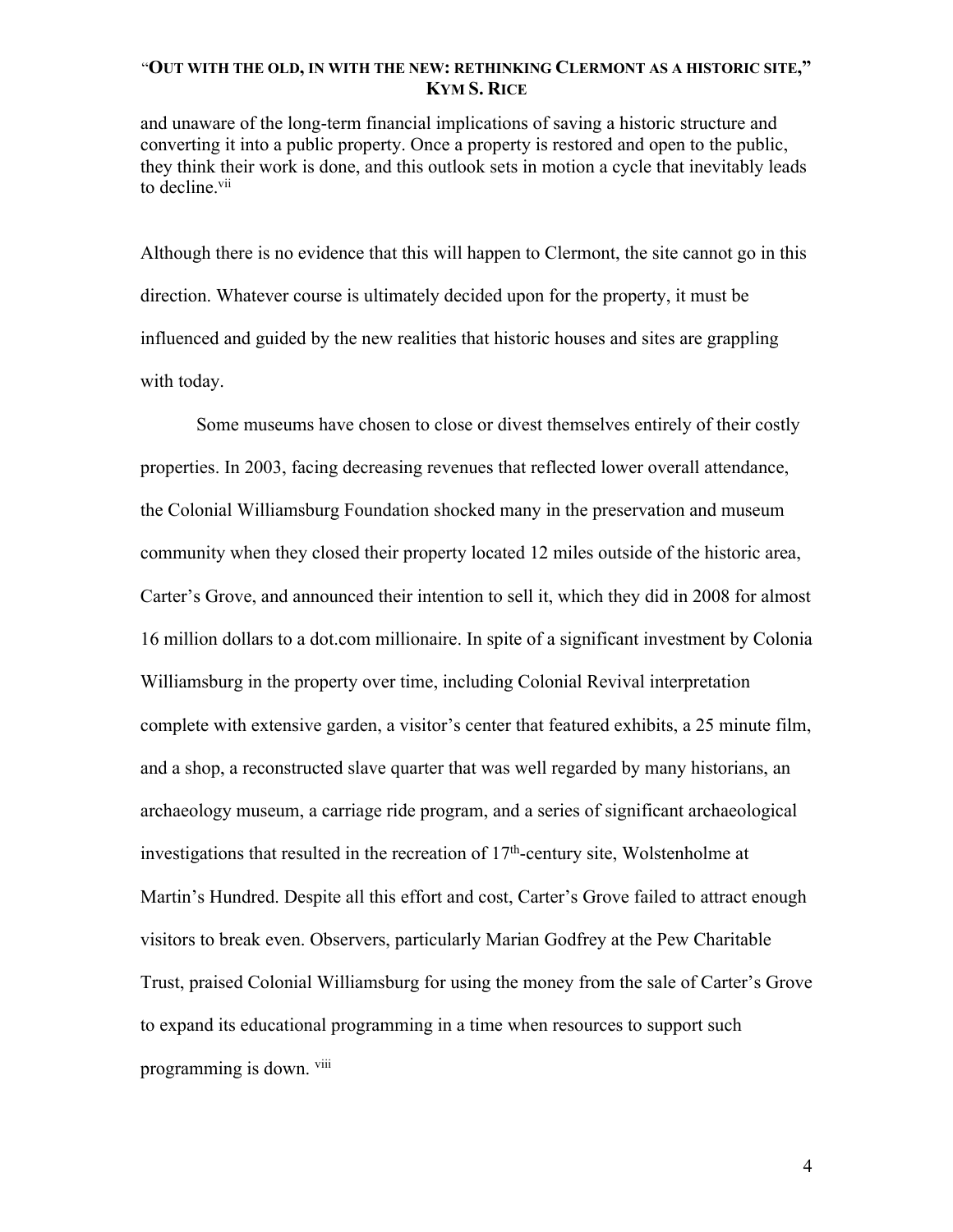Yet attendance issues at historic sites and historic houses are somewhat at odds with what we know about Americans and history museums overall. Twenty years ago the Institute for Museums and Library Services reported that some 86 million people visited American history museums annually; the number is probably more than twice that today.<sup>ix</sup> This apparent popularity of history museums and historic sites with museum goers gives some credence to the claim that Americans assign special significance to their past. The historian Mike Wallace, among others, points out that we live in an age that consumes popular versions of the past on a daily basis. Look no further for the evidence than the preponderance of historical television shows, genealogical research Internet sites, family reunions, personal antique collecting, commemorations, and the fascination with costumed re-enacting. Museums continue to hold a special place within this pantheon. According to one often cited study that gauged the popular uses of history among Americans, interviewees reported that they trusted history museums above these other sources to give them a balanced, unbiased reporting of events.<sup>x</sup> Americans seem to want museums not only to help us make sense of the past but also to re-enforce our perceptions of it, seeking, in Wallace's words, evidence of "the past's ongoing constitutive power in the present" in the institutions that we visit. $x_i$ 

While this all seems like good news for Clermont, the growth of heritage tourism in the United States does not necessary translate into more visits to historic house museums or historic sites. There is significant competition today for all Americans' leisure time and pocketbook. According to one source, shopping is the top heritage tourism activity---and data from the Virginia Tourism Commission bears this out for the Commonwealth. "Main streets, historic markets, walking tours, and other similar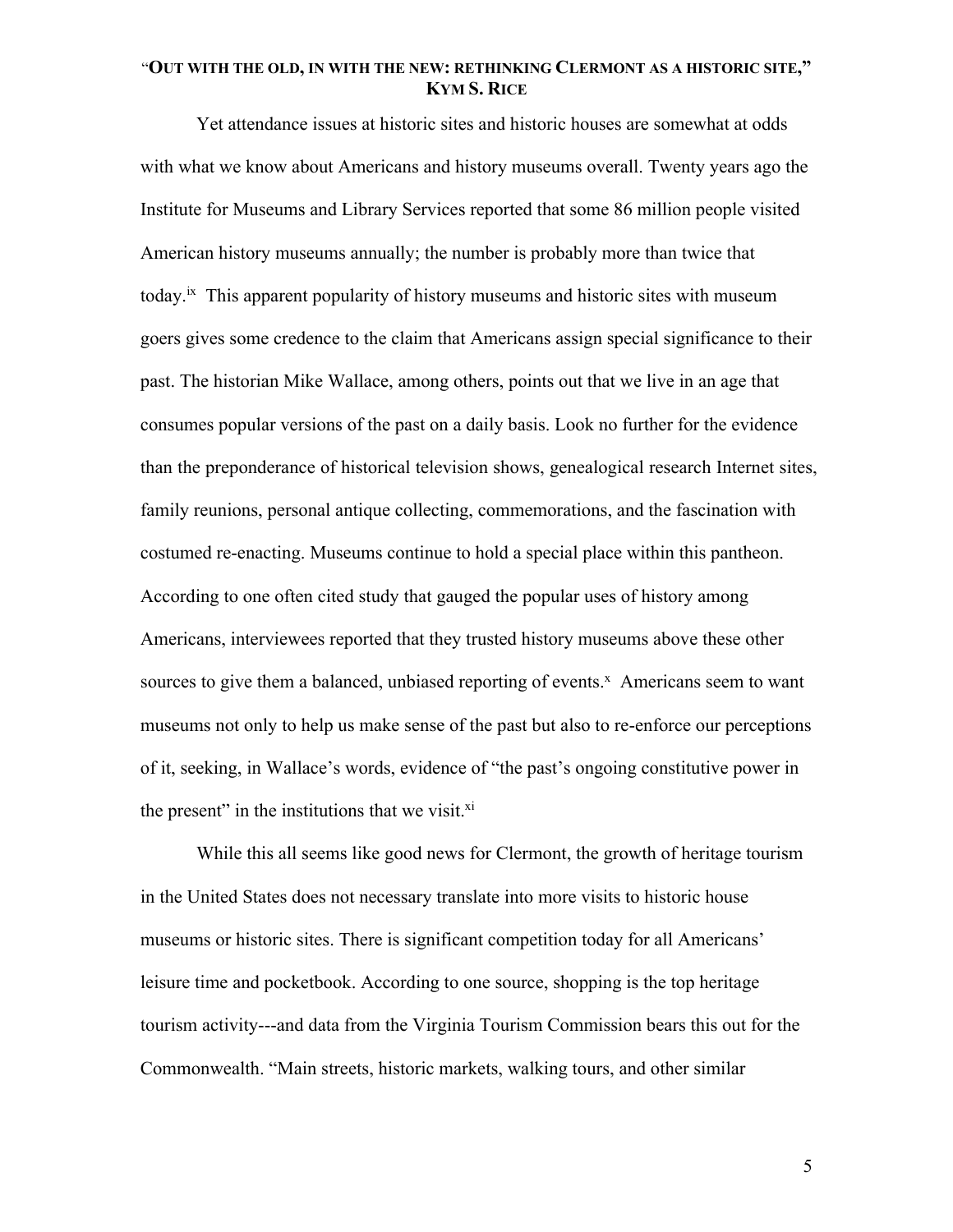attractions are capturing the heritage tourism market." xii Personal interest in family history also is an important driver in heritage tourism. In recognition of this, the Handley Regional Library in Winchester recently added a section on genealogy research on its website, which provides some online research collections for visitors who are not on site but also potentially drives them to the Stewart Bell Jr. archives itself where in addition to documentary and secondary research, visitors can also use computers to seek out information about other relevant local research collections, sites and organizations.

While museum leaders in conference presentations and articles in museum journals have asked in recent decades whether we need another historic house museum or historic site, I would put it another way. How can we re-establish the importance of historic houses and sites in the minds of American audiences? Can we change the equation by considering other uses and purposes for many historic buildings and sites that make different uses of that history? A repurposing that while it respects the house or site's story, preserves it in ways that are different from those typically engaged in by most nonprofits. In part, we in the museum and the historic preservation community have complicated matters by establishing such high standards for every aspect of our work at these institutions, creating standards that take significant financial resources to fulfill, particularly with respect to physical preservation and the conservation of collections. What Jim Vaughan, formerly of the National Trust, calls the "Rembrandt Rule:" "treat very object as if it were a Rembrandt." Today historic sites and historic house museums, with the approval of many conservators, are rethinking whether intrusive HVAC and fire protection systems that erode a structure's historic fabric are, in fact, necessary. By one estimate made in 2005, United States museums hold almost 5 billion artifacts, a high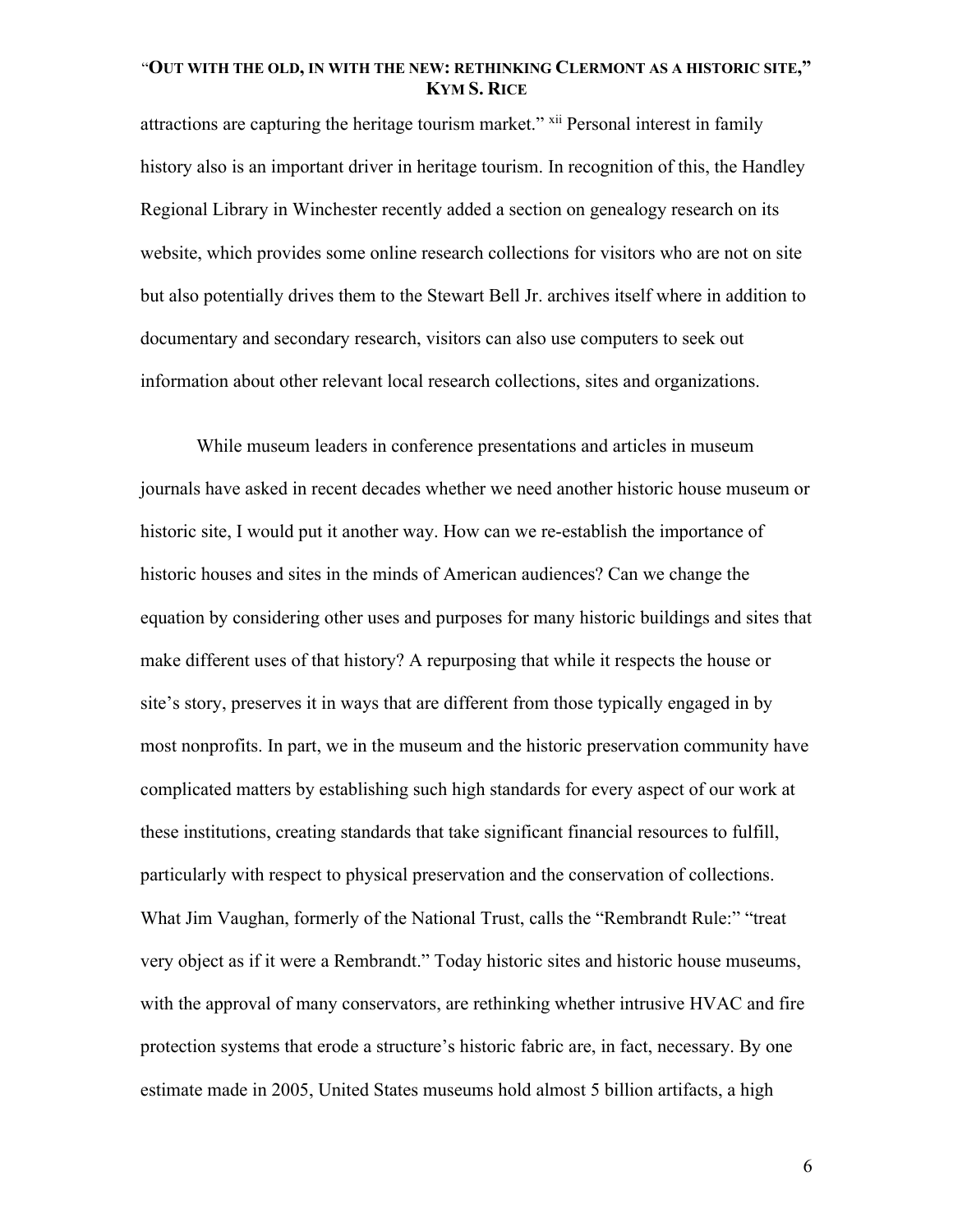percentage of which receive sub-standard care. They are not housed correctly, monitored for conservation treatment, or fully catalogued. <sup>xiii</sup> Should we make deaccessioning (collections disposal) easier for historic sites and historic house museums? This is not to advocate irresponsibility but instead for what Vaughan calls "pragmatic stewardship" that "places as much emphasis on our visitors as we do on our collections." Vaughan and others who attended the Kykuit conference contend this is the best way that museums can make themselves more sustainable in the future.<sup>xiv</sup>

Typically, historic sites depend on the "gate" (admission fees, shop purchases, special events and rentals) for a significant portion of their operating budget. Although the growing heritage tourism industry may supply a certain segment of visitor support, no museum can rely on that. It usually equates to only about 25% (or less) of most museum budgets. It was the consensus at Kykuit that historic house museums and sites instead must look to strengthen their relationships with the communities that surround them and ultimately this population is more important to sustainability than tourism.

New York City's phenomenal Lower East Side Tenement Museum, which many museum professionals consider the greatest historic house museum to be created in modern times, does much more than lead tours of their now six restored tenement apartments representing different time periods in the building's history or their historic neighborhood. The museum, which made a commitment to connect the past to the present part of its mission, has taught English-language classes to neighborhood residents (many of whom are Chinese immigrants, many in the US illegally) from their earliest days. Today, this program has evolved into a more sophisticated ESL program called Shared Journeys that offers a detailed menu of classes and tours. Although the media has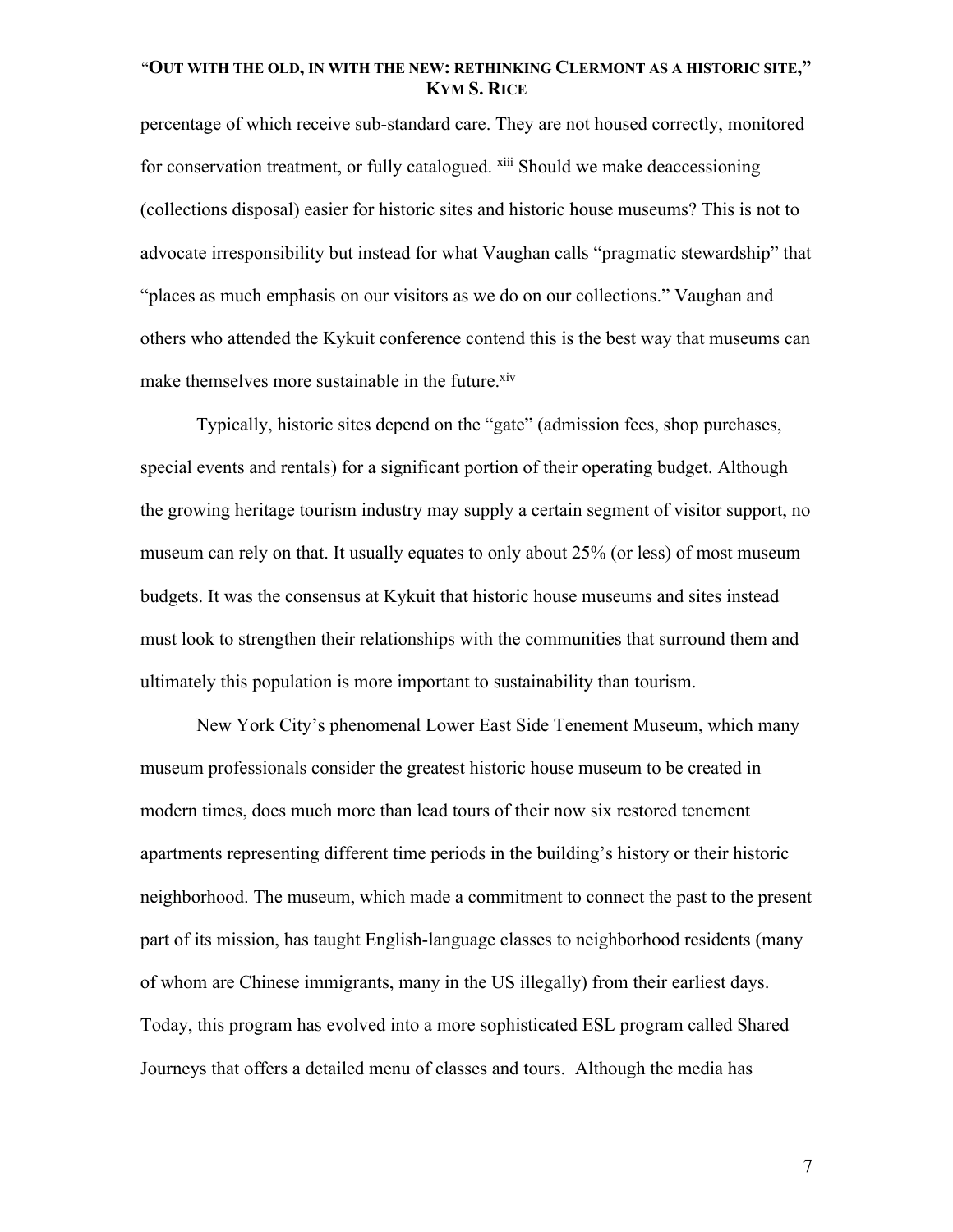criticized the Tenement Museum for gentrifying its once shabby, formerly low rent neighborhood, the museum's continuance and emphasis placed on these programs have helped it build good will among local constituents.<sup>xv</sup>

Historic house museums and historic sites have begun to recognize that there is strength in numbers, in creating joint ticketing like the Michigan Adventure Pass (MAP) that provides free admission to southeastern Michigan's cultural organizations to anyone who shows a valid library card. Other collaborative projects range from shared exhibitions to walking tours to opportunities for staff development. In Philadelphia, four historic sites including Cliveden, with support from the Heritage Program at the Pew Center for Arts and Heritage, have together created the History Hunters Youth Reporter Program. Students who participate not only visit the four historic sites and learn their specific and contextual histories, but they become reporters who, equipped with reporters' notebooks and press passes, write about their direct experiences with this history. Their work is posted on the site website and some pieces even have been published in the *Philadelphia Inquirer*. The Greater Hudson Heritage Network's Historic House Practicum was supported by a multi-year training grant from the Institute for Museums and Library Services. A wide variety of sites participated in the program which sought as project goals to re-invigorate the museums' mission; to initiate change among their practices; to find ways to invite new audiences to the sites; to encourage professional collaborations among participants; and to improve overall presentation and planning to sustain their value to local communities.<sup>xvi</sup>

In 2009 Stratford Hall Plantation on Virginia's Northern Neck held a conference on the future of Historic House museums that brought together many museums and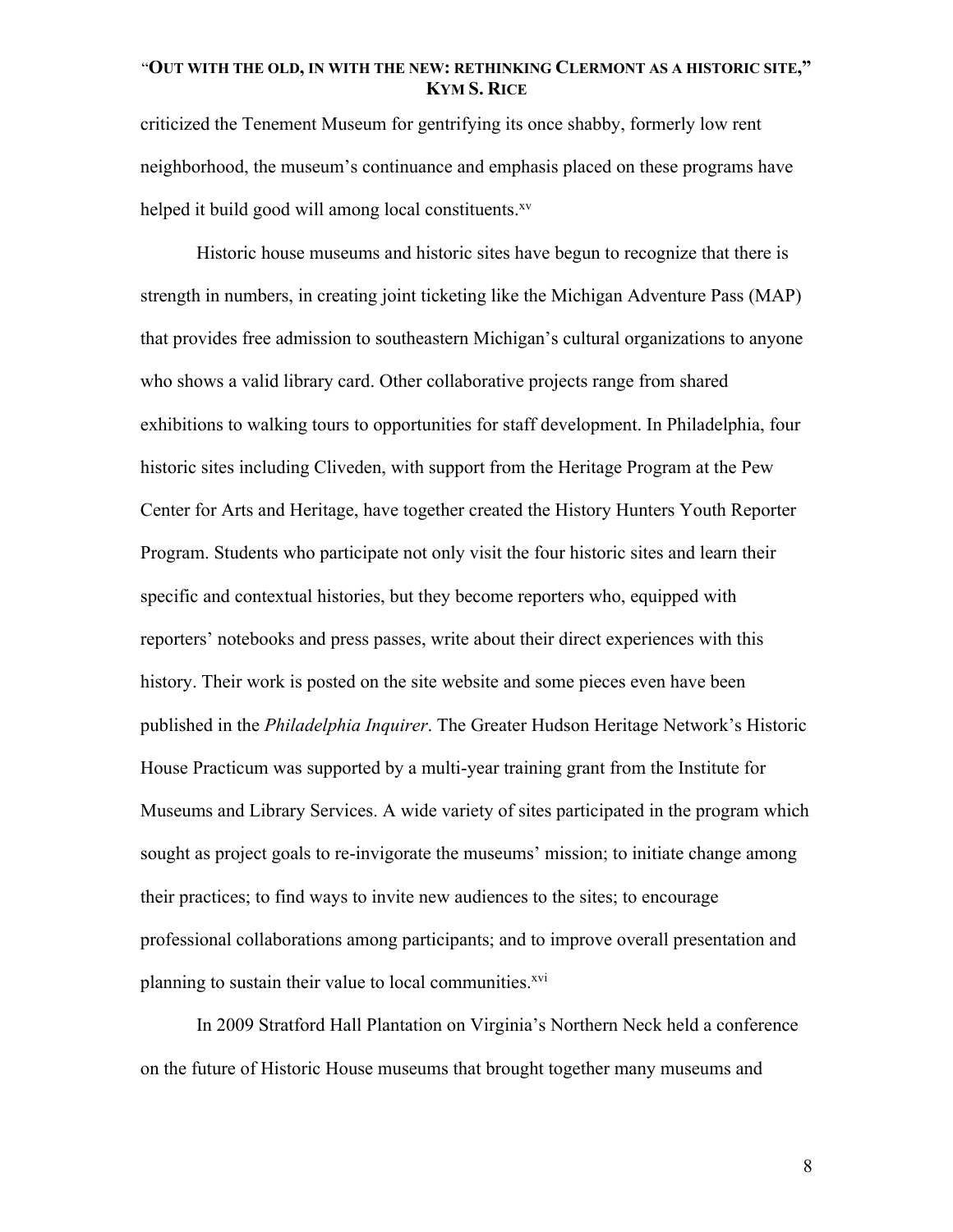practioners to discuss how not only how we can preserve this important resource for future generations to come but how we can engage audiences. We talked about how more theatricality can be introduced into historic house museums tours and spaces, and how to better use social media as a marketing tool. We considered the introduction of Geo-Caching (played by more than 3 million people worldwide on GPS devices), the costs of developing specialized apps and computer-based games for smart phones and I Pads to enrich interpretation that could be accessed at the site and also outside it. Look at the "Visualizing Early Washington" project at the Imaging Research Center, University of Maryland, Baltimore County, featuring a sophisticated computer recreation of early 19<sup>th</sup>century Washington, or the University of East Anglia's interactive photorealistic 3-D program called Virtual Past.<sup>xvii</sup> The Tullie House Museum in Cumbria in the UK utilized a far less expensive method as preparation for their new gallery on the Roman frontier in Britain by starting a Twitter campaign to generate interest. Tullie developed a character named "I Tweetus" who conveys historically accurate information about the day to day life experienced by an ordinary Roman solder stationed at the edge of the Roman Empire.<sup>xviii</sup> If I had to pick one word to characterize what came out of the Stratford Hall conference--- it would be Change. House museums and historic sites must change if they are going to survive.

No museum professional seriously questions the necessity of preserving the tangible material representations of our past but let's consider other methods that work. For some many years, states or local counties have established official resident curator programs that have preserved less important historic sites and their buildings by placing a caretaker resident on the premises, who, in some cases, instead of paying rent, assumes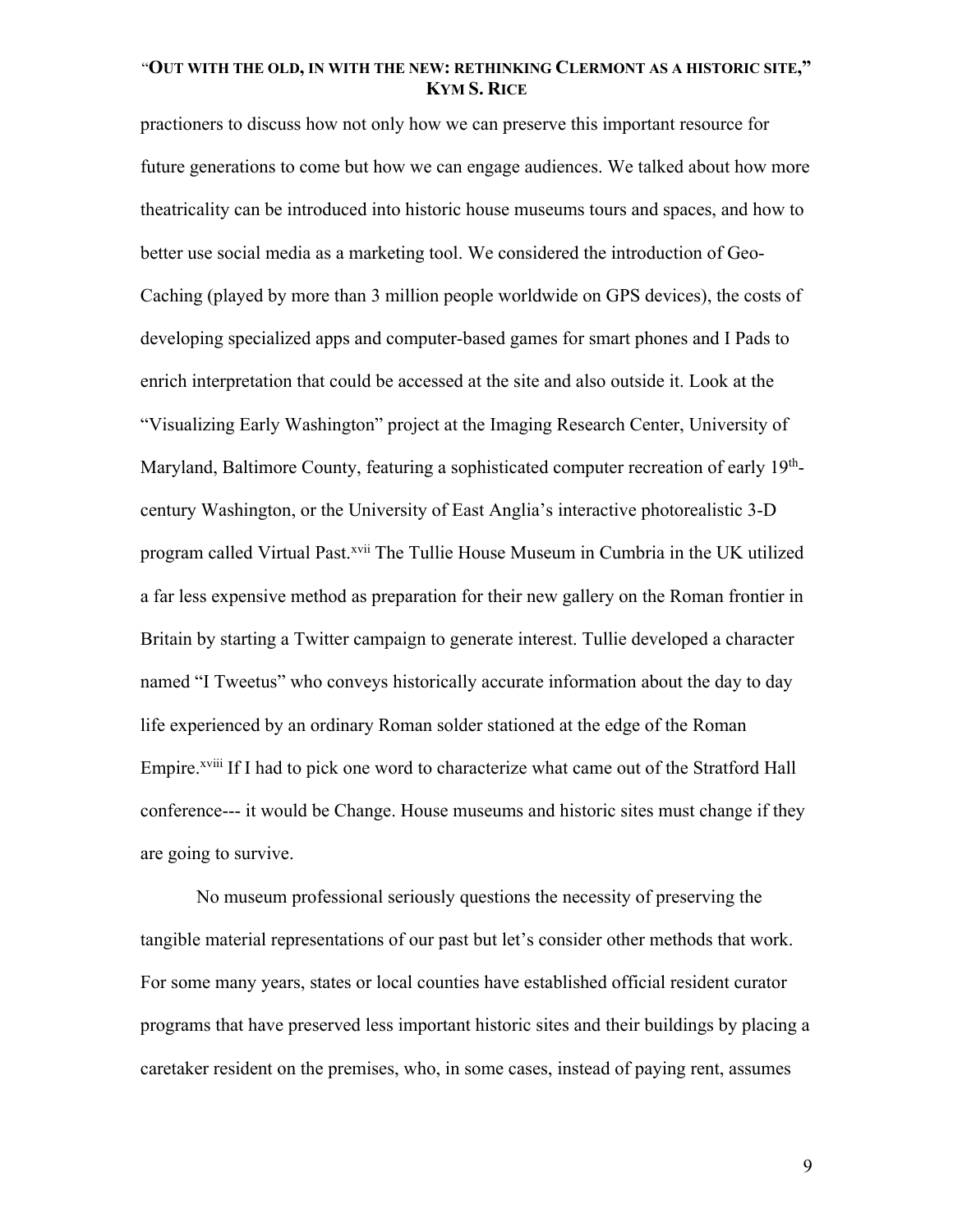responsibility for the property's upkeep and minor renovations. Donna Harris and other small museum specialists argue that we in the museum community need to consider new purposes that not only make good economic and preservation sense but also connect the past to the present appropriately. <sup>xix</sup> For example, the Barton Center for Diabetes Education, the largest nonprofit organization in the United States serving children with diabetes, which includes an extensive summer camp program, encompasses the Clara Barton Homestead on its 200-acre campus in North Oxford, Massachusetts. It has restored the house now called the Clara Barton Birthplace Museum, opens it regularly in the summer for tours, and rents it for special events. The creation of the Barton Center brought together two local entities that each supported diabetes treatment and research and had worked together in the past. This included a long-standing but flagging organization created at the Barton Homestead called the Women's National Missionary Association of the Universalist Church that originally purchased the property and established the first camp for children with diabetes on the site in the 1930s. Although it took several steps to ultimately reach its creation as the Barton Center, the group initially came together when the National Missionary Association no longer could maintain the Barton house in the late 1970s.<sup>xx</sup> Not everyone is happy about this kind of repurposing. Citizens of Prince George's County, Maryland, recently successfully opposed the plans to turn Marietta House, the former home of U.S. Supreme Court Associate Justice, Gabriel Duvall, into offices for the county's division of historic sites and museums. How long Prince George's County can keep Marietta House open with an annual visitation of 400 people remains to be seen.<sup>xxi</sup>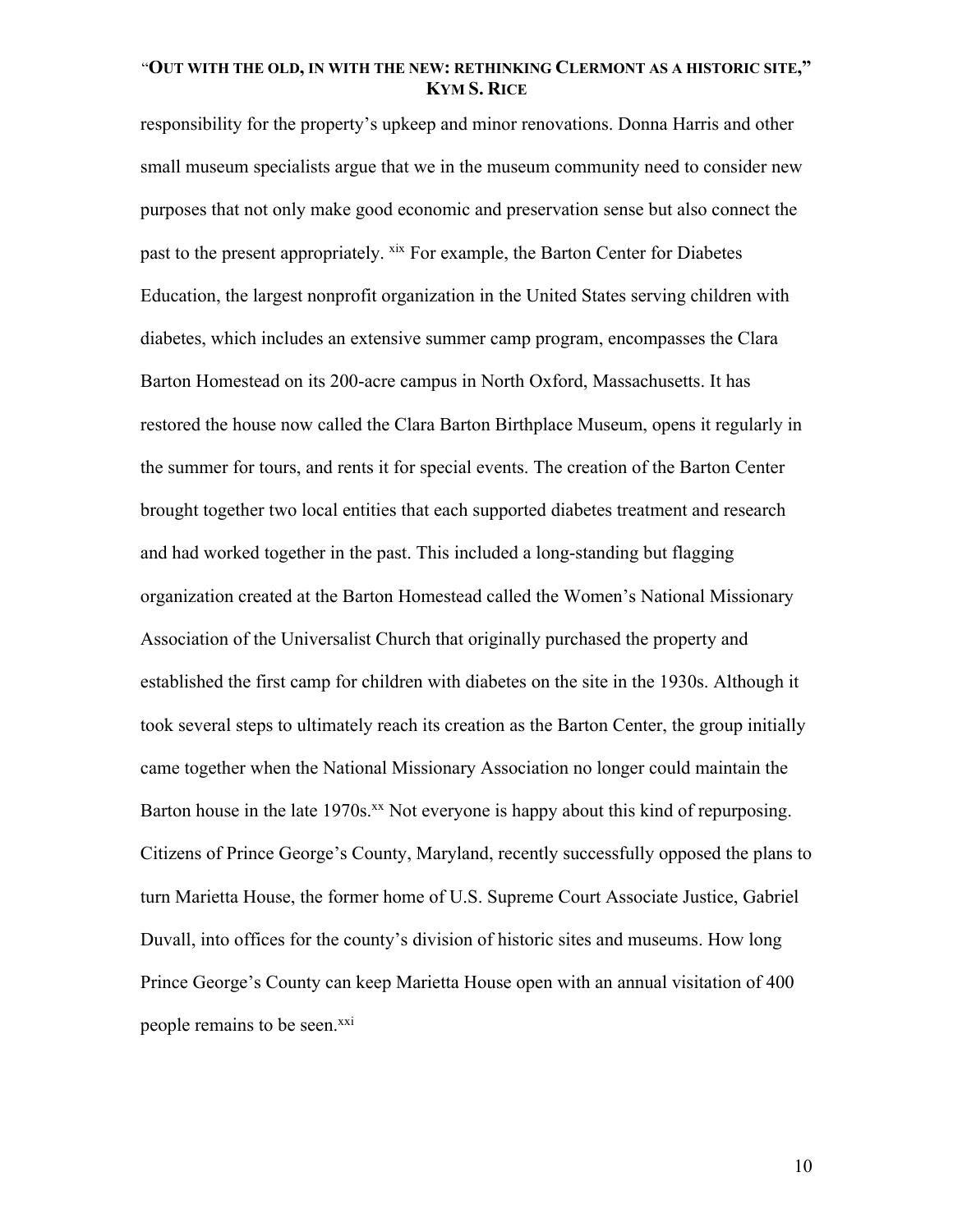Other sites have chosen to invest in additional resources and programming to attract visitors who possibly stay longer. The previously mentioned Stratford Hall, for example, has maintained its traditional mission to interpret the Lee family and the history of the Northern Neck while modernizing its facility and expanding its programming. It closed its money-losing onsite seated restaurant for a sleeker, more efficient sandwich and coffee kiosk, extended its walkable nature trails and expanded its programming to include antique car shows, festivals, and popular candlelight ghost tours. About the latter, Stratford reasoned that visitors asked about ghosts on nearly every tour, so why not produce a tour that focused on them. Ten Chimneys, outside Milwaukee Wisconsin, which preserves the residence of the 20<sup>th</sup>-century American theatre actors, Alfred Lunt and Lynn Fontanne, has also built an important center for Theatre Arts in the Mid-West that includes workshops for kids and performances by well-known actors. By the way, Ten Chimneys estimates that <sup>3</sup>/<sub>4</sub> of their visitors have never heard of the Lunts before their visit, but surveys of their house tours show a high satisfaction rate among visitors who describe their experience at Ten Chimneys as interesting, entertaining, fun and exciting. The Jane Addams Hull-House Museum in Chicago supports an Heirloom farm urban garden, maintains a seed library that community members can use for their own gardens, and sponsors a related program on local food and its preservation. Every Tuesday, from 12 to 1 pm, Hull-House holds a soup kitchen that is open to all (staff, tourists and community members) where everyone enjoys a lunch of homemade soup and bread while discussing the latest issues that effect the neighborhood, the city, and the world. They call this activity "Re-Thinking Soup." It is only one of the very creative community-based programs that the Hull-House Museum is involved in that not only honors the social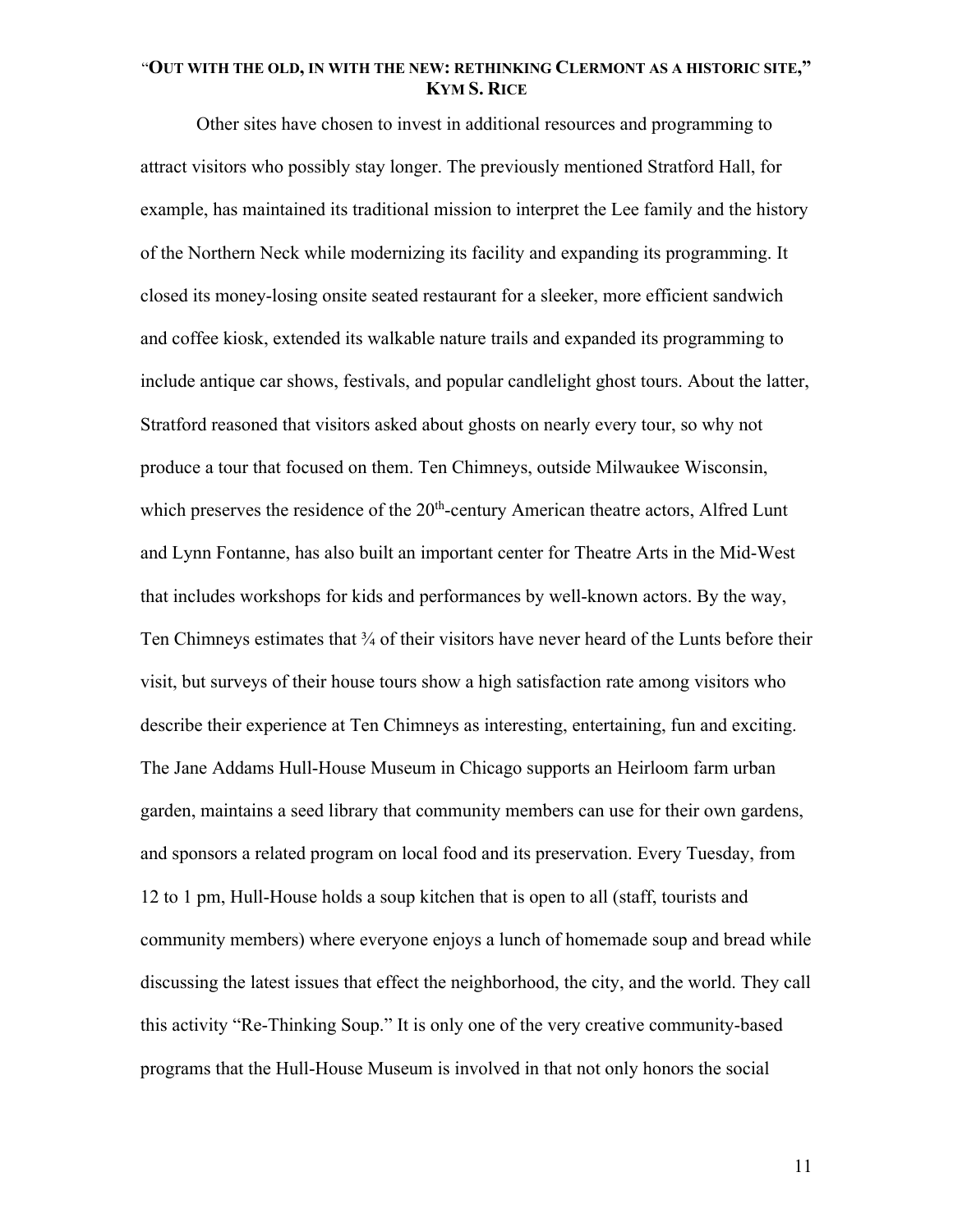activism exemplified by Jane Addams and her work at Hull in the early  $20<sup>th</sup>$ -century but continues her legacy by linking it to contemporary society.<sup>xxii</sup>

Studies have shown that individuals with special interests (sometimes called affinity groups) want to dedicate their time (and on occasion, their money) to volunteer experiences that they consider valuable. A non- profit organization called "Adventures in Preservation," located in Boulder, Colorado, taps into "Preservation Enthusiasts" interest in old houses while teaching them accurate methods of historic preservation. Recent current American projects include work in the Bellanca Air Service Hanger in New Castle, Delaware, and the Barton-Pell Mansion Museum on Long Island. According to "Adventures in Preservation's" web site: "Volunteer with Adventures in Preservation and you'll do more than protect the past. You'll build communities, restore valuable buildings, and promote economic development, all through the ecologically sustainable approach of historic preservation. You can make a real difference with one week of your time." The New Castle 6-day workshop costs \$1500 including lodging and breakfast but irrespective of transportation and includes cheaper options for Delaware residents and members of local preservation organizations.<sup>xxiii</sup> Clermont might be a great laboratory for this type of organization or launch itself such an endeavor for the greater Shenandoah Valley.

While remaining centered on preservation and interpretation, radical experiments that feature collaborations with artists also have transformed historic structures. This includes "Project Row Houses," which takes place in Houston's predominantly African American Ward 3. In close association with the local residents, abandoned row houses have become art installations and also the impetus for related projects to benefit the community including a Summer Arts Camp for teenagers and programs for young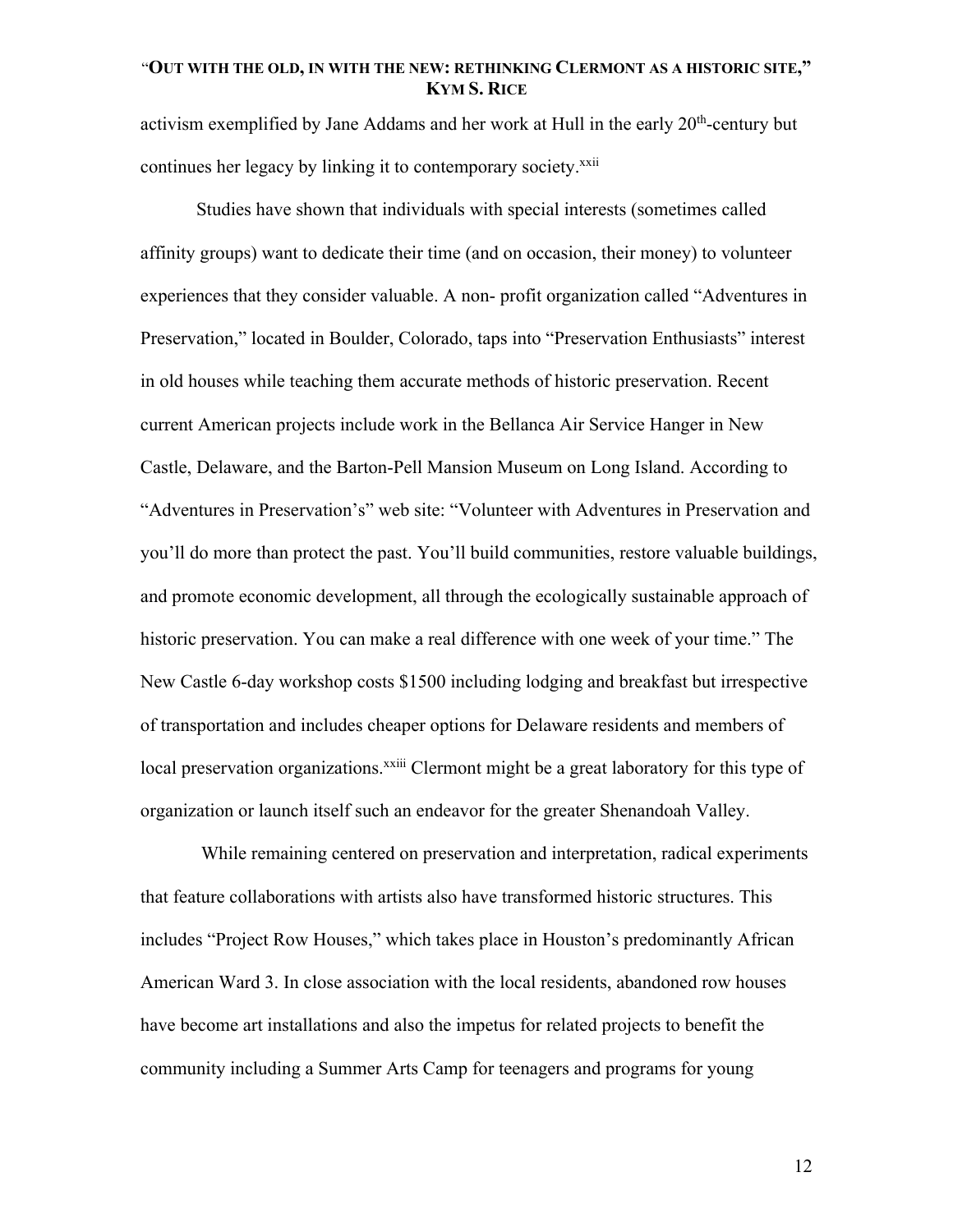mothers and immigrants.<sup>xxiv</sup> Historic structures can become spaces for the imagination in all sorts of ways. One of the most ambitious projects underway anywhere is in London's Kensington Palace. Kensington Palace is well known for its association to the current royal family and the late Princess Diana, but it has been site of several centuries of British history and holds important archival and object collections. While parts of the Palace are undergoing faithful restoration, "The Enchanted Palace Project" is open through 2012 and it is a critical success. Using the history of Kensington Palace and the royal and more ordinary people who lived within in, artists, fashion and theatrical designers working together with museum curators have transformed 15 rooms in the Palace's public spaces traditionally experienced by visitors as "inaccessible, unwelcoming and intimidating." Room tableaus encompass real historical collections and tell real stories, not just "about power and ambition but also the loss and personal sadness people experienced with them." The interpretation of each space is conveyed by a combination of docents, actors, and didactic panels. The project's website has a wonderful game designed for children to play based on the storyline. Importantly, the Enchanted Palace has drawn in a local as well as a tourist audience (something wellknown historic sites tend not to do).<sup>xxv</sup>

How will Clermont determine its future direction? It has many interested parties that it must satisfy---the local community in Berryville and Clarke County, the state of Virginia (who owns the land and buildings at Clermont), the trustees (who control the assets and hold the fiduciary responsibilities), and the historic preservation and museum community. Obviously, a consensus must be reached between the Department of Historic Resources and the Trustees on what to do with Clermont and how to manage it. At the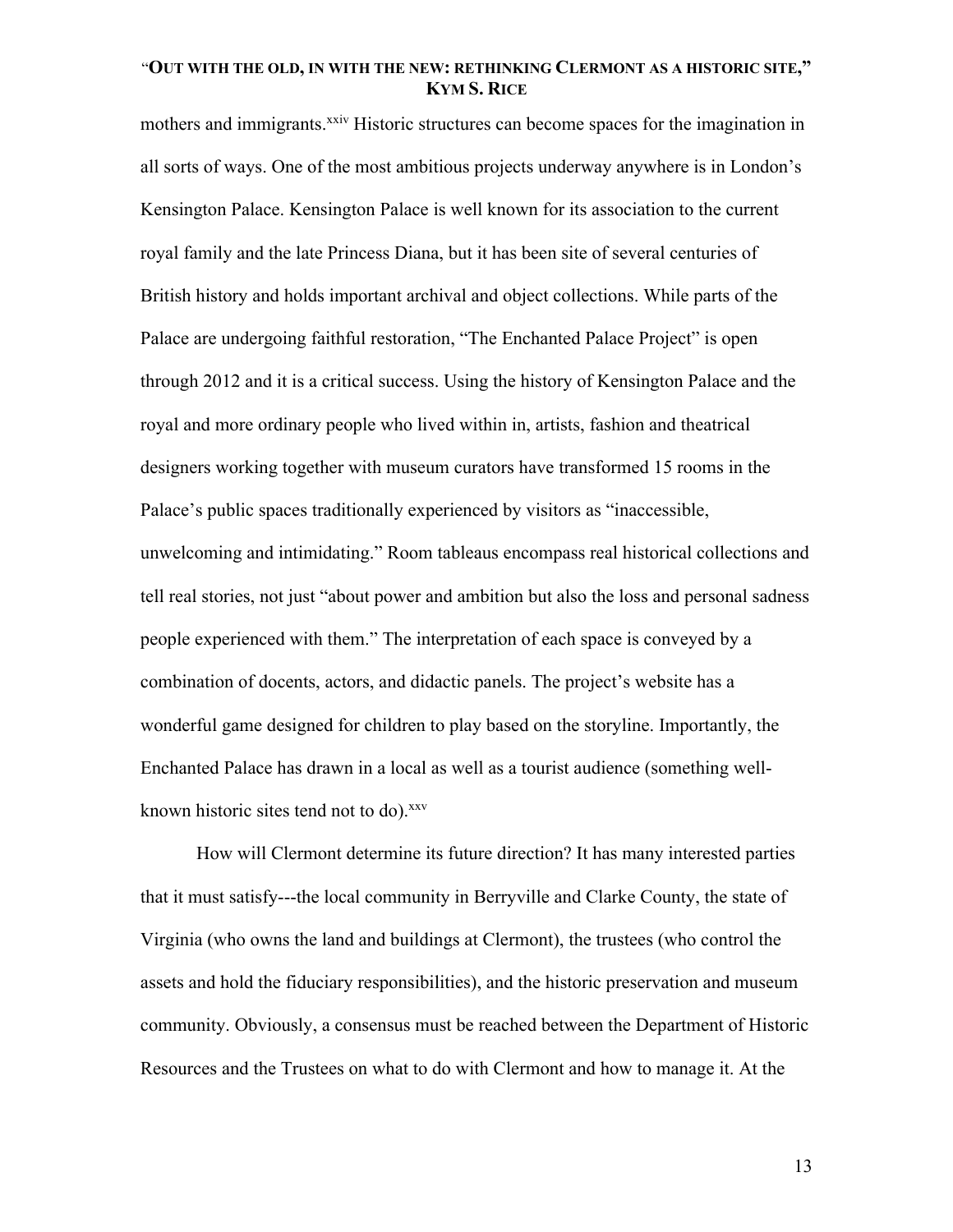same time, the local residents who are Clermont's stakeholders must have a chance to weigh it too because they will be required to support whatever operation eventually occurs on the property. In as much as possible, community members should be permitted to share authority with all the official partners in determining Clermont's fate. I recommend, as part of their Master Plan, the Trustees undertake a kind of market survey/audience research endeavor that puts forth a number of possibilities for Clermont and compiles local opinion, but also features extensive one on one interviews with a variety of residents. Good data is already available through the Virginia Tourist Commission on Cultural/Heritage tourism in the state. I looked through the most recent available data for 2008-2009. Colonial Williamsburg is Virginia's top attraction among the 25 attractions most visited by tourists traveling to the state, followed by---not in order--- Jamestown, the Yorktown Battlefield, the Yorktown Victory Center, Monticello and Mount Vernon. Locally, the Blue Ridge Parkway, the Shenandoah National Park, the Appalachian Trail, Luray Caverns, and Civil War battlefields are all on that top 25 list.

The data shows that most tourists visiting cultural heritage sites in Virginia come by car. How will historic houses and sites like Clermont fare if gas prices continue to rise? In 2009, Winchester was the  $12<sup>th</sup>$  most visited city in Virginia and the statistics also reveal a noticeable increase in its Spanish-speaking population. This mirrors larger demographic trends taking place in the US as a whole that will impact museums and their potential audiences in the future.<sup>xxvi</sup>

Clearly Clermont is not sustainable as yet another historic site in an area that already has a surplus. In addition to two historical societies in Berryville and Winchester, there is already a substantial museum complex located in Winchester that interprets the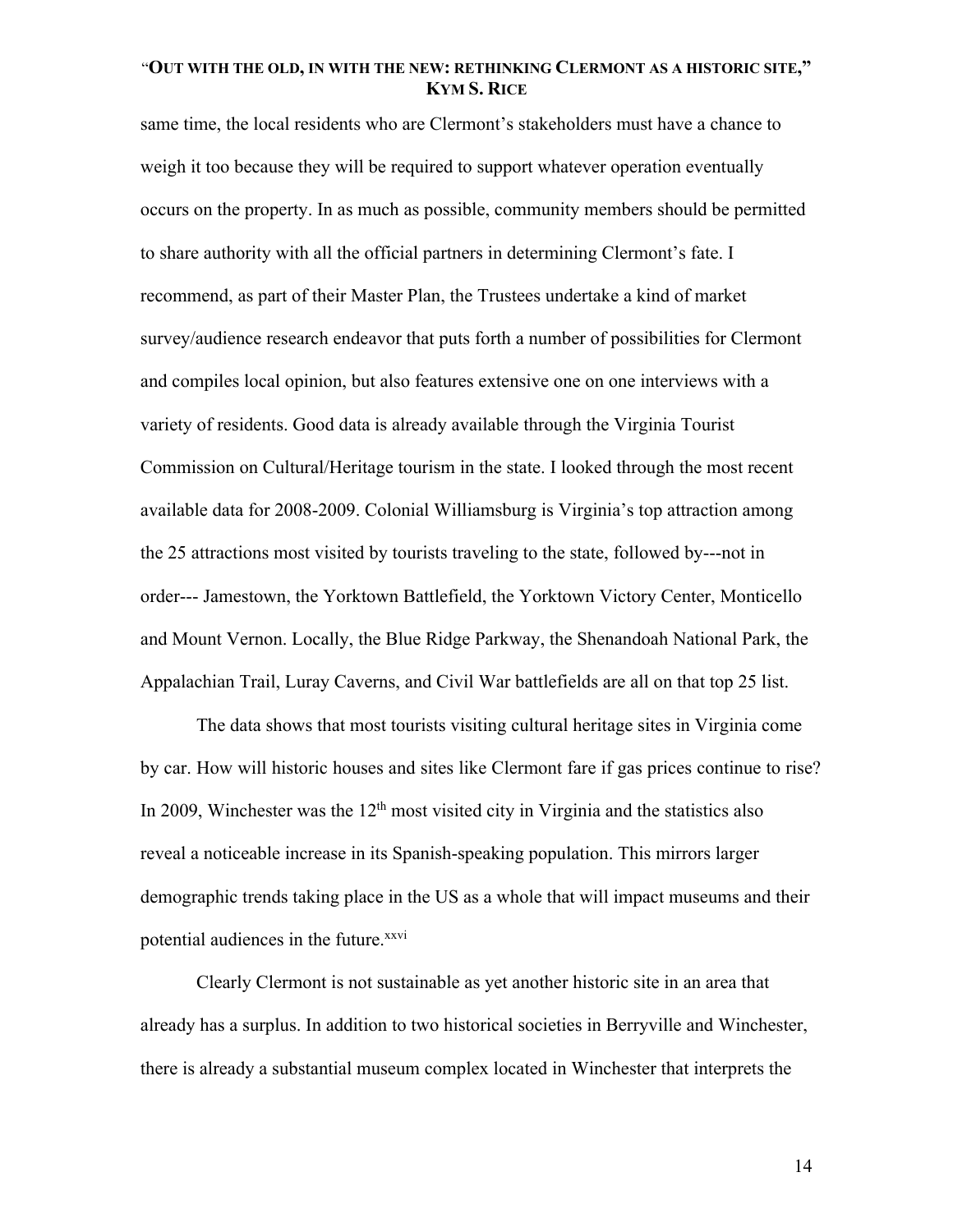Shenandoah Valley's history. It is run by an organization with more substantial resources than Clermont (with an endowment about three times larger, annual expenses of almost 4 million in 2009, and revenues of about \$141,000).<sup>xxvii</sup> The Clermont Master Plan needs to look closely at not just what Glen Burnie does well, but also should consider the programs undertaken by all the other museums and historic sites throughout the Clarke County-Winchester region in a systematic way so that the trustees can consider what is lacking in terms of interpretive experience.

Would a strong fine art craft program take advantage of work by the many artists who live in the area and also supply a means to bring together the public and tourists with regular exhibitions, classes, and programming? Such a focus would link the past to the present by promoting a new relationship to the material history of earlier Valley cultural and artistic traditions. Perhaps even closer to the Clermont's preservation mission (and co-ownership with the State Department of Historic Resources) might be a Center for Green design and sustainability practices. In a partnership with a nonprofit start up, Woodlawn, a National Trust site in Alexandria, Virginia, is reimagining itself as a center for sustainable agriculture. Could Clermont's present farming operation become a springboard for a center focused on agricultural innovation related to the organic food movement? This would celebrate Clermont's story itself as well as provide context for understanding the Valley's deep agricultural history, and capitalize on the national interest in food and our nationwide problem with obesity. One could imagine chefs in residence, food and wine tasting events and festivals involving local vineyards, a community garden with a farm stand, experiments in heirloom plants and livestock, work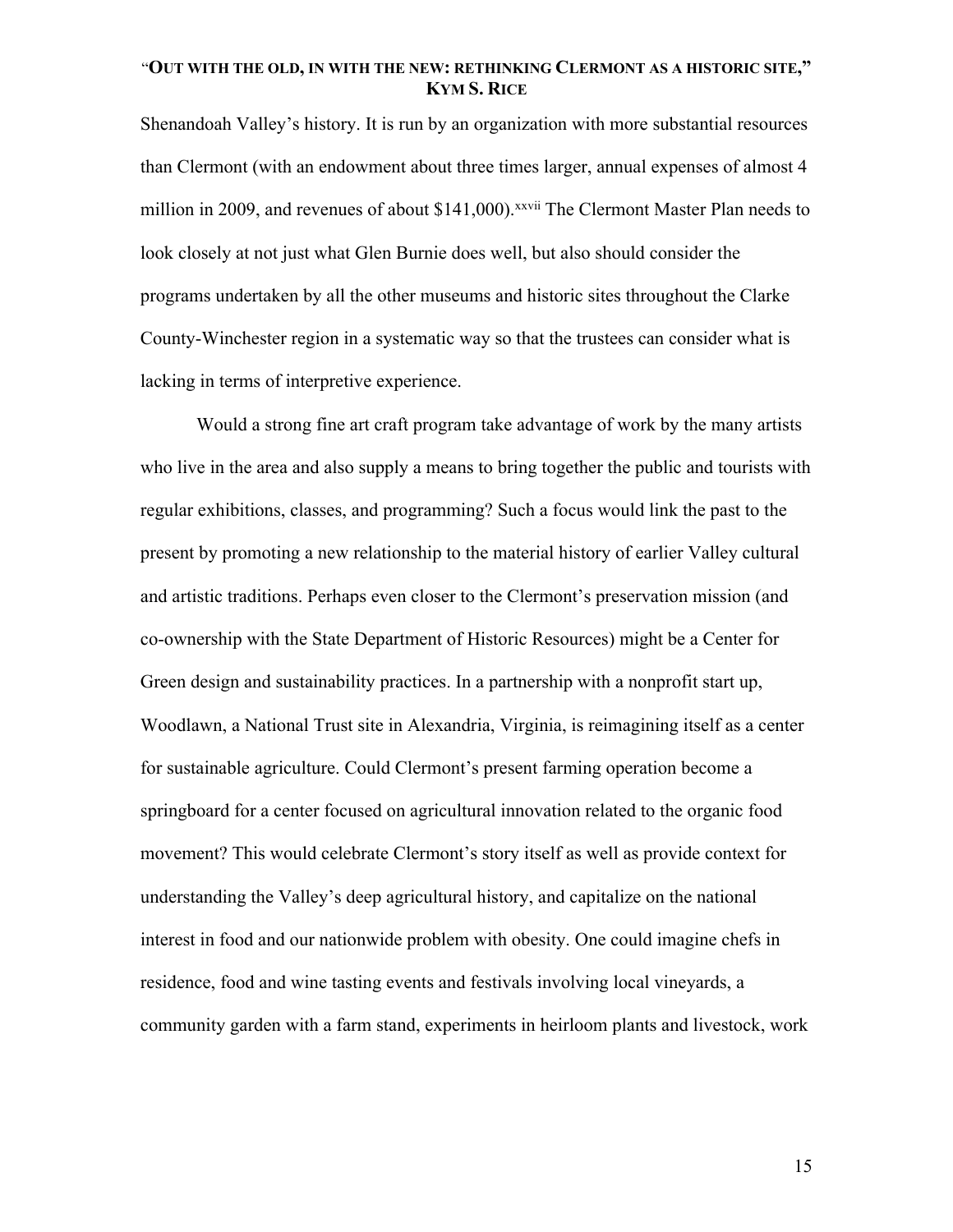with local school lunch programs to improve nutritional standards and eating habits, and readings by food history, cookbook and travel writers.

None of these larger ideas precludes interpreting Clermont's story in a small permanent exhibition space within the house. Regularly scheduled tours of the property that focus on the house's architectural history could take place several times a week, presented by a cadre of local, volunteer docents. The Josephine School African American community seems eager to take the lead on helping with the interpretation of Clermont's slave quarter. They are natural strategic community partners and stakeholders for Clermont's African American history as it goes forward to establish its public use----and a good source for future volunteers. Give them some real authority for decision making about Clermont's interpretation.

The Trustees' next step is to produce a long-range plan that maps out Clermont's next twenty-five years. In detailing the site's intellectual and fiscal sustainability, the Trustees need to establish Clermont's mission as an essential part of executing a bold vision for the property. At the same time, the plan must encompass a fiscally responsible and sound strategy that realistically speaks to local community interests and needs. In the words of."*xxviii* Jim Vaughn who organized the Kykuit Conference, "America's historic sites offer unique opportunities for learning, for reflection, for inspiration. At their best, they can be powerful places that provide great value to their communities. They can offer programs, services, and experiences that are relevant to many of the most pressing issues of our day. America's historic sites should be places to nurture the human spirit." With careful planning, Clermont can become this kind of  $21<sup>st</sup>$ -century historic site.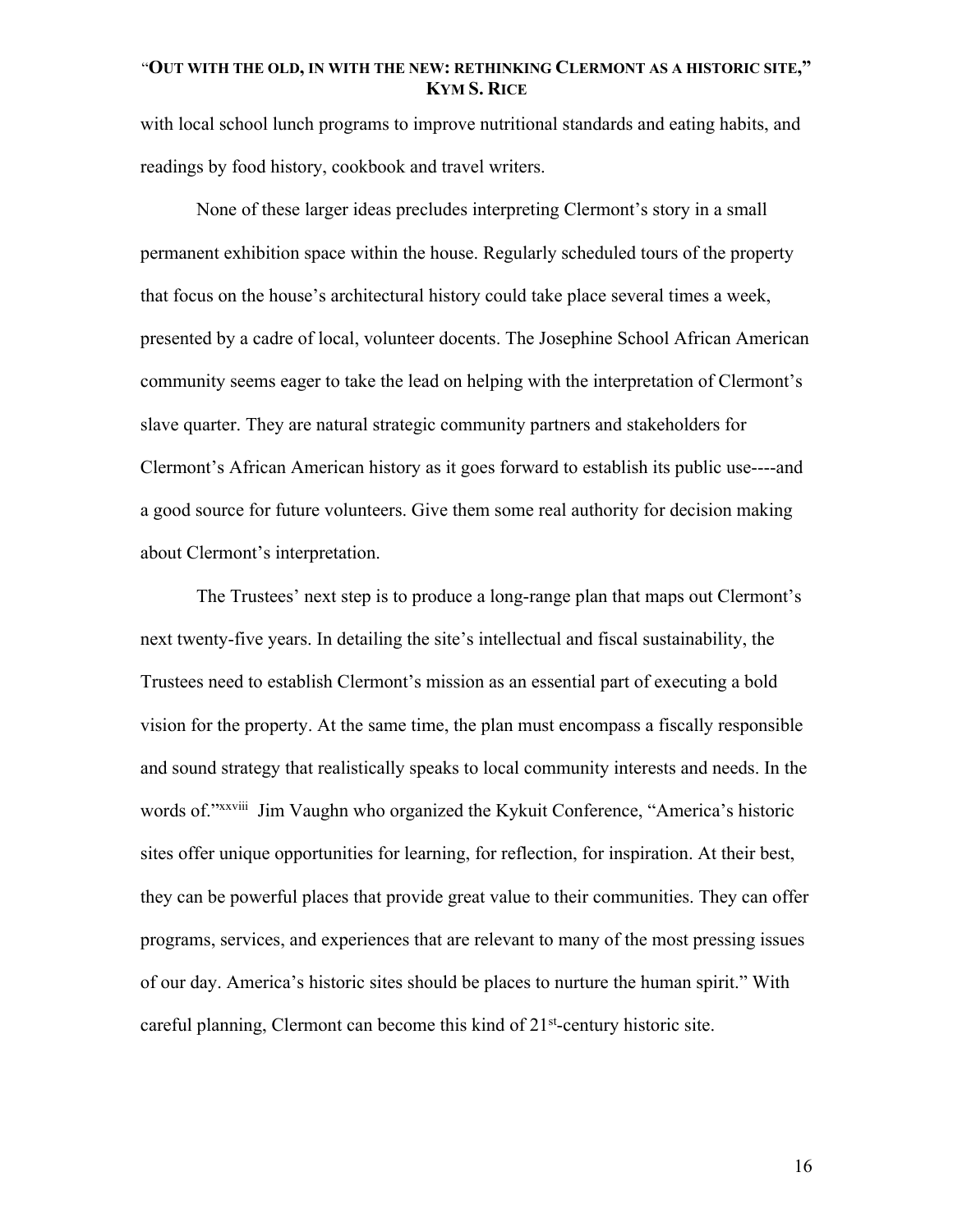<sup>i</sup> Gary N. Smith, "Partnerships with Local Governments: A Broken Model?" *History News* 66, 2 (Spring 2011): 21. See also Carol B. Stapp and Kenneth C. Turino, "Does America Need Another House Museum?" *History News* 59, 3 (Summer 2004): 7-11.

http://www.preservationnation.org/forum/library/journal-marketing/spring-2008/) (accessed 20 June 2011). iii Connecticut Cultural Consumer Study Executive Summary, February 2009,

http://www.ctculture.org/chc/program-resources/hrc/Reach%20Advisors%20Exec%20Summary.pdf (accessed 30 July 2011).

iv Vaughan, "Sustainability."

<sup>v</sup> Donna Ann Harris, *New Solutions for House Museums* (Landham, Md: AltaMira Press, 2007): 7-8. <sup>vi</sup> "Patsy Cline's Historic House Renovation Milestone," media release, 19 January 2011, on www.winva.com (Accessed 1 June 2011).

vii Smith, 22.

viii Marian Godfrey and Barbara Silberman, "A Model for Historic House Museums," *Virginia-Pilot* editorial, 1 January 2008, available at http://www.pewtrusts.org/news\_room\_detail.aspx?id=34834 (accessed 30 July 2011).

ix Warren Leon and Roy Rosenzweig, *History Museums in the United States: A Critical Assessment*. Urbanna: University of Illinois Press, xvi.

<sup>x</sup> Mike Wallace, *Mickey Mouse History and Other Essays on American Memory*. Philadelphia: Temple University Press, 1996, viii-xiv; Roy Rosenzweig and David Thalen, *The Presence of the Past: Popular Uses of History in American Life*. New York: Columbia University Press, 1998. xi Wallace, x.

<sup>xii</sup> Alexander Balloon, "Three Years After Kuykuit: Historic Site Stewardship and the 21<sup>st</sup> Century," 13 October 2010, http://aballoon.wordpress.com/2010/10/13/three-years-after-kykuit-historic-site-stewardship, (Accessed 1 June 2011).

xiii Heritage Preservation, Inc., *A Public Trust at Risk: The Heritage Health Index Report on the State of America's Collection* (Washington: Heritage Preservation Inc.): 1-2, available on http://www.scribd.com/doc/12928521/The-Heritage-Health-Index-Report-on-the-State-of-Americas-Collections (accessed 30 July 2011).

xiv James M. Vaughan, "Rethinking the Rembrandt Rule," *Museum* (March/April 2008), http://www.aamus.org/pubs/mn/rembrandtrule.cfm (accessed 31 May 2011)

xv Details about "Shared Journeys" are available at http://www.tenement.org/ (accessed 30 July 2011). For additional information about the origins of the LESTM see Ruth J. Abram, "Planting Cut Flowers" *History News* (Summer 2000): 4-10 and also Julia M. Klein, "How Historic Sites Can Matter in the Here and Now," *New York Times*, 10 December 1999.

 $x$ <sup>vi</sup> The Michigan Museum Adventure Pass (MAP) is in its  $4<sup>th</sup>$  year and is described at

http://www.detroitadventurepass.org/ (accessed 30 July 2011); more detailed information about the History Hunters Youth Reporter can be found at http://historyhunters.org/intro.html (accessed 30 July 2011); the Greater Hudson Heritage Network's Historic House Practicum took place between 2007 and 2009, http://www.greaterhudson.org/Programs/Handling\_History/2009\_Practicum/2009\_practicum.html (accessed  $30$  July  $2011$ ).

<sup>xvii</sup> A sample of the "Visualizing Early Washington" project can be seen at

http://www.irc.umbc.edu/2010/02/01/washington-reconstruction/; samples of the Virtual Past project are located at http://www.virtualpast.co.uk/showcase.php (both accessed 30 July 2011).

xviii Rebecca Atkinson, "Case study: social media characters" *Museum Practice*, 15 March, 2011, http://www.museumsassociation.org/museum-practice/social-media/15032011-itweetus (Accessed 27 April 2o11) and Kathryn Hadley, 'I, Tweetus': Roman Life Retold" *History Today* blog, 18 November 2010, https://www.historytoday.com/blog/news-blog/kathryn-hadley/%E2%80%98i-tweetus%E2%80%99-roman-life-retold (Accessed 30 July 2011).

xix Harris, 139-153.

xx For information about the Homestead and the organization, see http://bartoncenter.org/bcsite/front\_page (accessed 30 July 2011).

xxi Abby Brownback, "Glenn Dale's Marietta House to Stay Open, May Add Programs," *Gazette*, 30 March 2011, http://ww2.gazette.net/stories/03302011/prinnew142437\_32573.php (accessed 30 July 2011).

ii James Vaughan, "Sustainability of Historic Sites in the 21st Century: The Call for a National Conversation" (Final Conference Report), April 2007